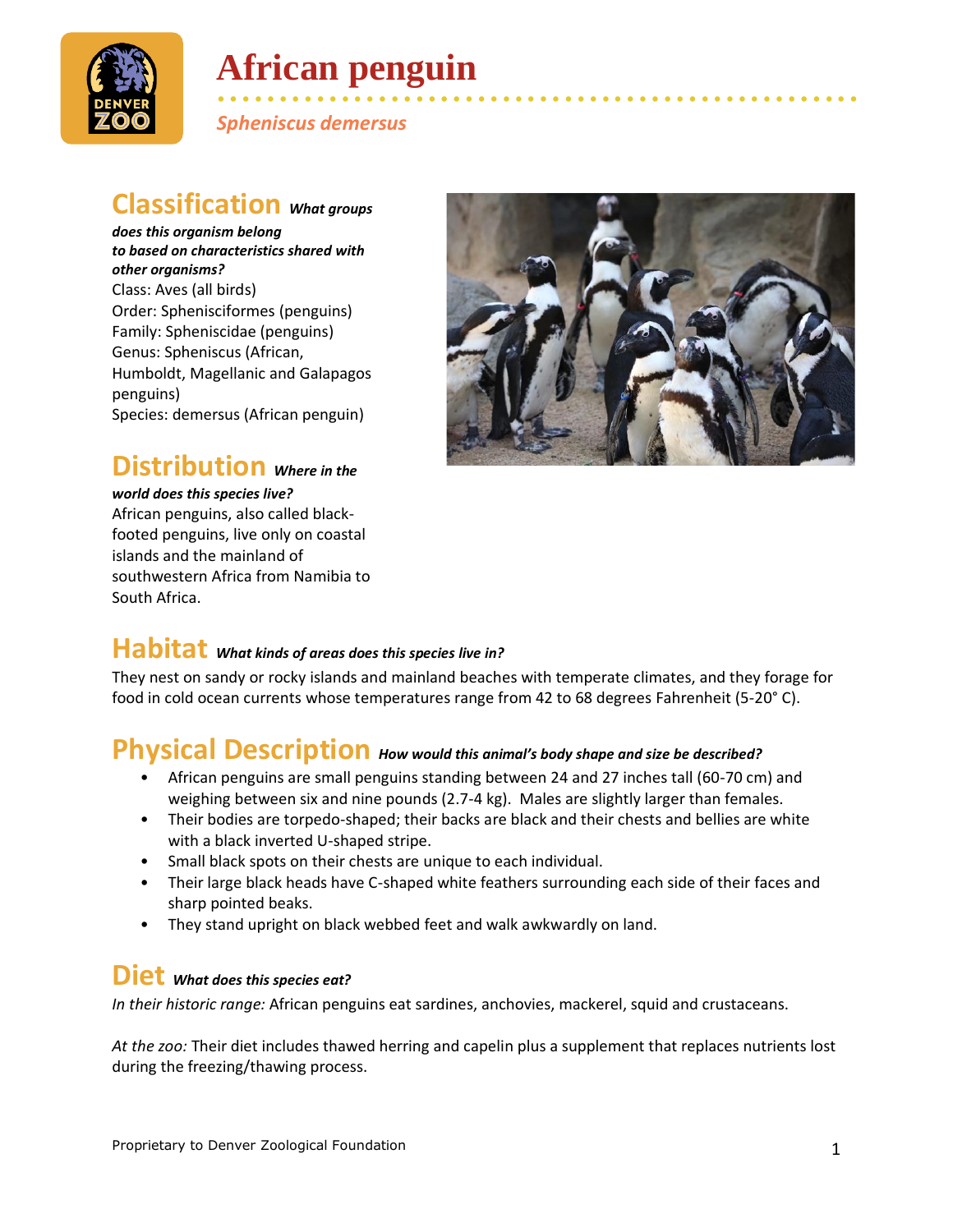

# **African penguin**

*Spheniscus demersus*

### **Predators** *What eats this species?*

African penguins are preyed upon by seals, mongoose, leopards and sharks. Gulls and ibis prey on chicks.

• • • • • • • • • • • • • • • • • • • • • • • • • • • • • • • • • • • • • • • • • • • • • • • • • • • •

#### **Social Organization** *How does this animal interact with others of its species?*

African penguins are very social animals. They nest in colonies of 50-100 called rookeries and frequently vocalize to establish pair bonds, defend nesting sites and communicate between mates in the ocean and on land.

## **Life Cycle** *How does this species mate, raise young, grow and develop?*

African typically stay with a mate for an extended amount of time once a pair bond is formed Young males court females by dancing and beak slapping. The pair establishes a bond by sharing loud, harsh calls that sound like a donkey braying. They nest in shallow depressions either on open ground or under a bush or rock. Females usually lay two eggs which are incubated by both members of the pair for about 40 days. Hatchlings are covered in gray or gray-brown down and are brooded constantly for about fifteen days until they can regulate their temperatures. During the first thirty days, the parents take turns feeding the hatchling partially digested regurgitated food while the other parent forages. When the chicks are a month old, they are left in nursery groups to stay warm and shelter from predators while both parents forage but continue to be fed until they fledge at 60 to 130 days. Once they fledge, they leave the colony for one to two years sporting their new plumage of gray backs and white fronts. Most return to their birth colony prior to molting into adult plumage. Females are usually mature at three years old and males at four years. Life span in their natural environment is fifteen-twenty years. African penguin males in institutions accredited by the Association of Zoos and Aquariums have a median life expectancy of about 17 years; females about 15 years.

## **Adaptations** *What physical and behavioral characteristics enable this animal to survive and thrive?*

- African penguins are **excellent swimmers and divers**, flying through the water rather than the air.
	- o Their streamlined torpedo-shaped bodies allow them to swim at three to six miles per hour (5-10 km/h) and reach speeds higher than thirteen miles per hour (20 km/h).
	- o Their wings are modified into stiff flippers and their legs and tail act as rudders providing agility in the water.
	- o They can swim more than 40 miles (65 km) in search of food.
	- o Unlike most birds, they have solid, heavy bones that enable diving.
- African penguins have **short, dense feathers with fluffy down at their bases** that overlap like shingles to repel water and provide insulation.
- **Glands at the base of the penguins' tails** yield oil that waterproofs their feathers.
- A **layer of fat** provides additional protection against chilly ocean waters.
- To stay comfortable on land during warm weather, penguins have **exposed pink skin** above their eyes that allow heat to escape when blood is sent to them.
- Their **black backs and white undersides**, known as counter-shading, help camouflage them from predators in the water and in the air.